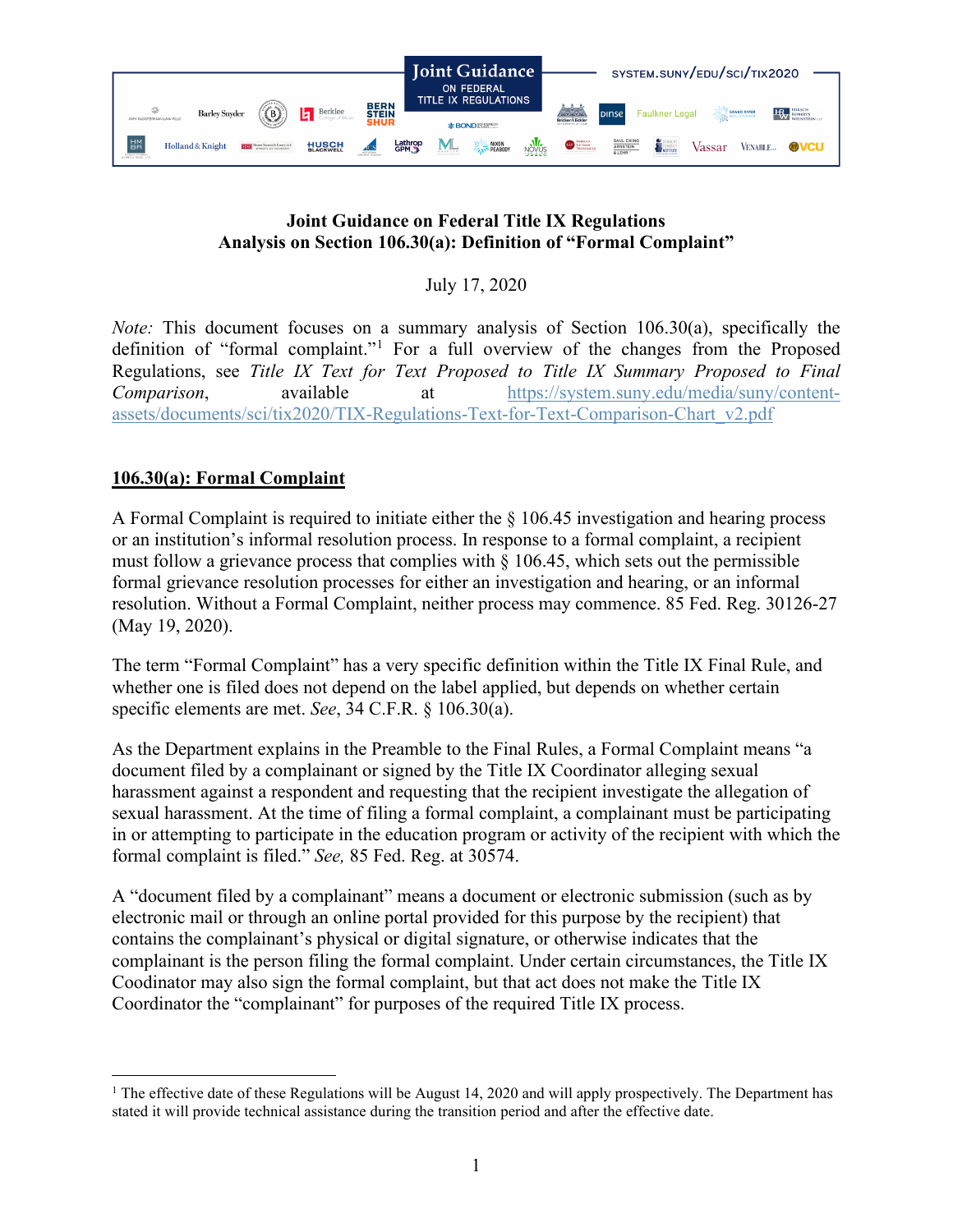

# **A Formal Complaint May Be Filed by Mail, In Person, or by E-Mail**

A formal complaint may be filed with the Title IX Coordinator in person, by mail, or by electronic mail (e-mail), by using the contact information required to be listed for the Title IX Coordinator under § 106.8(a), and by any additional method designated by the institution. A Formal Complaint may also be filed through an online portal provided for this purpose by the school, if the school has such a mechanism in place.

As noted elsewhere, the document filed is only considered a Formal Complaint when the complaint filed meets *all* the required elements. Otherwise, a document that is labeled "Formal Complaint" but that does not meet the required elements (for example, does not allege sexual harassment as defined in  $\S$  106.30), is not yet a Formal Complaint triggering the school's obligation to commence a formal resolution process. *See,* 85 Fed. Reg. at 30574.

## **Identity of the Parties and Complainant Anonymity**

A formal complaint must contain the complainant's physical or digital signature or otherwise indicate that the complainant is the person filing the formal complaint. This requirement appears to mean that a complainant cannot file a formal complaint anonymously. The Department explains:

where a complainant desires to initiate a grievance process, the complainant cannot remain anonymous or prevent the complainant's identity from being disclosed to the respondent (via the written notice of allegations). Fundamental fairness and due process principles require that a respondent knows the details of the allegations made against the respondent, to the extent the details are known, to provide adequate opportunity for the respondent to respond. The Department does not believe this results in unfairness to a complainant.

85 Fed. Reg. at 30133. The Department goes on to analogize the process to claims, charges, or complaints in civil or criminal proceedings, noting that these "generally require[] disclosure of a person's identity for purposes of the proceeding," and that "[e]ven where court rules permit a plaintiff or victim to remain anonymous or pseudonymous, the anonymity relates to identification of the plaintiff or victim in court records that may be disclosed to the public, not to keeping the identity of the plaintiff or victim unknown to the defendant." *Id*.

In sum, as a Formal Complaint is required before the commencement of either an investigation of alternative resolution process under § 106.45, and as all elements must be met before a complaint or allegation is considered a Formal Complaint, the identity of the Complainant must be known.

This is not the case for supportive measures. The Department distinguishes the threshold that must be met in order for a complainant to receive supportive measures with the threshold that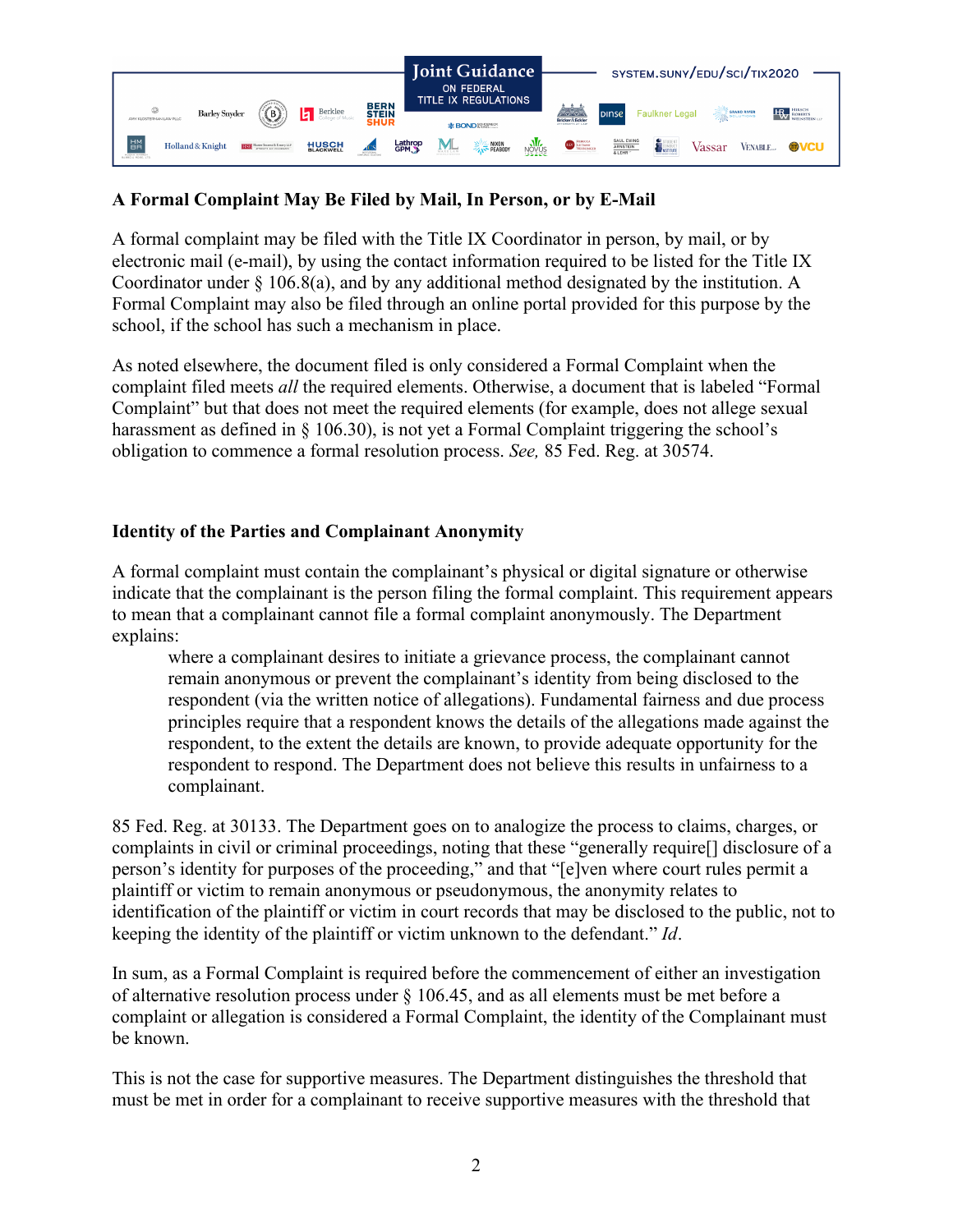

must be met in order to proceed with a formal resolution process (investigation and hearing, or alternative resolution), under  $\S$  106.45. For supportive measures, the complainant's identity may remain confidential from the respondent (to the extent possible while implementing the supportive measure), but in order to implement a grievance process to resolve allegations that a respondent has perpetrated sexual harassment against a complainant, the complainant's identity must be disclosed to the respondent, if the complainant's identity is known. *Id*. at 30127, 30133.

### **A Formal Complaint Must Allege Sexual Harassment**

The Formal Complaint must allege sexual harassment as defined under § 106.30(a) of the Regulations, meaning that the conduct that is the subject of the complaint must (a) meet the definition, (b) have occurred on campus, within a program or activity, or in a building owned or controlled by a student organization that is officially recognized by the institution (postsecondary institution), (c) have occurred in the United States, (d) and, at the time of filing a formal complaint, a complainant must be participating in or attempting to participate in the education program or activity of the recipient with which the formal complaint is filed.

### **Identity of the Respondent**

The identity of the respondent need not be known in order to file a Formal Complaint. Instead, the Department provides that, in the event the respondent's identity is not known at the time a formal complaint is made, an institution "must investigate…because an investigation might reveal the respondent's identity, at which time the recipient would be obligated to send both parties written notice of the allegations." 85 Fed. Reg. at 30138. Ultimately, if the respondent cannot be identified through the investigation, the Formal Complaint may be dismissed. See, 34 C.F.R. 106.45(b)(3)(ii) (permitting dismissal where "specific circumstances prevent the recipient from gathering evidence sufficient to reach a determination as to the formal complaint or allegations therein.").

### **Circumstances Where Title IX Coordinator May Sign Formal Complaint**

A complainant filing a formal complaint may choose to sign it. If, however, all the other definitional and jurisdictional elements are met, or appear to be met, the Title IX Coordinator may instead sign the Formal Complaint. In the proposed rules, Section 106.44(b) required a Title IX Coordinator to sign a formal complaint under certain circumstances even absent a willing complainant; it also included an associated safe harbor provision. The Final Rule does not include either this mandate or the safe harbor. Instead, the Preamble makes clear that a "Title IX Coordinator's decision to sign a formal complaint includes taking into account the complainant's